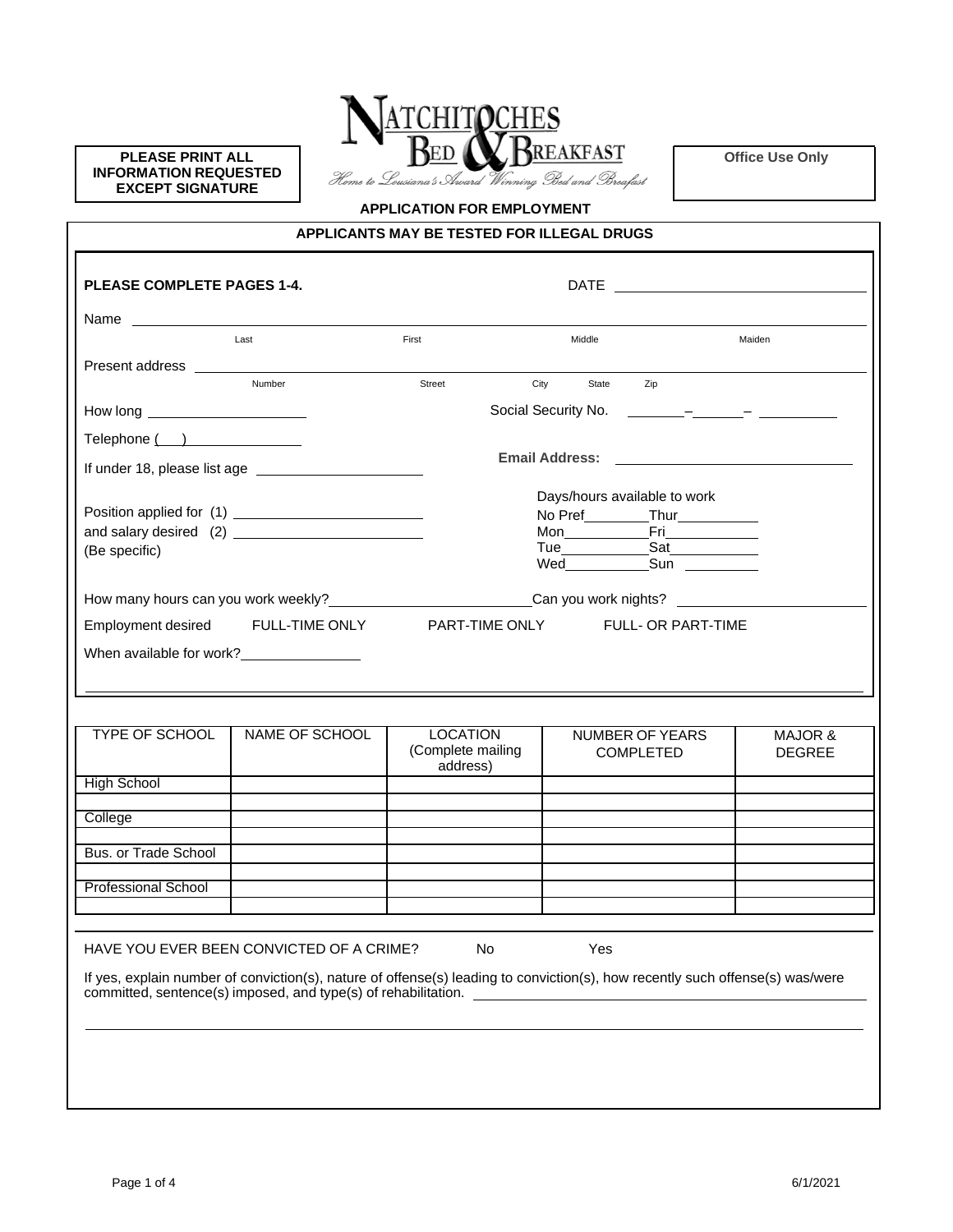| <b>PLEASE PRINT ALL</b><br><b>INFORMATION REQUESTED</b><br><b>EXCEPT SIGNATURE</b>                                                                                                                                                                                                       |                                             |                                                                                                                                                                                                                                |           |
|------------------------------------------------------------------------------------------------------------------------------------------------------------------------------------------------------------------------------------------------------------------------------------------|---------------------------------------------|--------------------------------------------------------------------------------------------------------------------------------------------------------------------------------------------------------------------------------|-----------|
|                                                                                                                                                                                                                                                                                          | <b>APPLICATION FOR EMPLOYMENT</b>           |                                                                                                                                                                                                                                |           |
| DO YOU HAVE A DRIVER'S LICENSE?                                                                                                                                                                                                                                                          | Yes __ No                                   |                                                                                                                                                                                                                                |           |
| What is your means of transportation to work? __________________________________                                                                                                                                                                                                         |                                             |                                                                                                                                                                                                                                |           |
| Driver's license<br>Expiration date _____________________________                                                                                                                                                                                                                        |                                             | Operator ___Commercial (CDL) ___Chauffeur                                                                                                                                                                                      |           |
| Have you had any accidents during the past three years?<br>Have you had any moving violations during the past three years?                                                                                                                                                               |                                             |                                                                                                                                                                                                                                | How Many? |
|                                                                                                                                                                                                                                                                                          | <b>OFFICE ONLY</b>                          |                                                                                                                                                                                                                                |           |
| Yes<br>WPM<br><b>Typing</b><br>$\sqrt{N}$<br>Yes<br>PC<br>Personal<br>Computer<br>No.<br>Mac                                                                                                                                                                                             | Yes<br>10-key _No<br>Other<br><b>Skills</b> | Word<br>Yes<br>Processing<br>$\sqrt{N}$<br><u> 1989 - Andrea Stadt Britain, fransk politik (d. 1989)</u>                                                                                                                       | WPM       |
|                                                                                                                                                                                                                                                                                          |                                             |                                                                                                                                                                                                                                |           |
| Please list two references other than relatives or previous employers.                                                                                                                                                                                                                   |                                             | Name experience and a series of the series of the series of the series of the series of the series of the series of the series of the series of the series of the series of the series of the series of the series of the seri |           |
|                                                                                                                                                                                                                                                                                          |                                             |                                                                                                                                                                                                                                |           |
|                                                                                                                                                                                                                                                                                          |                                             |                                                                                                                                                                                                                                |           |
|                                                                                                                                                                                                                                                                                          |                                             |                                                                                                                                                                                                                                |           |
| Telephone ( )                                                                                                                                                                                                                                                                            |                                             | Telephone ( )                                                                                                                                                                                                                  |           |
|                                                                                                                                                                                                                                                                                          |                                             |                                                                                                                                                                                                                                |           |
| An application form sometimes makes it difficult for an individual to adequately summarize a complete background. Use the<br>space below to summarize any additional information necessary to describe your full qualifications for the specific position for<br>which you are applying. |                                             |                                                                                                                                                                                                                                |           |
|                                                                                                                                                                                                                                                                                          |                                             |                                                                                                                                                                                                                                |           |
|                                                                                                                                                                                                                                                                                          |                                             |                                                                                                                                                                                                                                |           |
|                                                                                                                                                                                                                                                                                          |                                             |                                                                                                                                                                                                                                |           |
|                                                                                                                                                                                                                                                                                          |                                             |                                                                                                                                                                                                                                |           |
|                                                                                                                                                                                                                                                                                          |                                             |                                                                                                                                                                                                                                |           |
|                                                                                                                                                                                                                                                                                          |                                             |                                                                                                                                                                                                                                |           |
|                                                                                                                                                                                                                                                                                          |                                             |                                                                                                                                                                                                                                |           |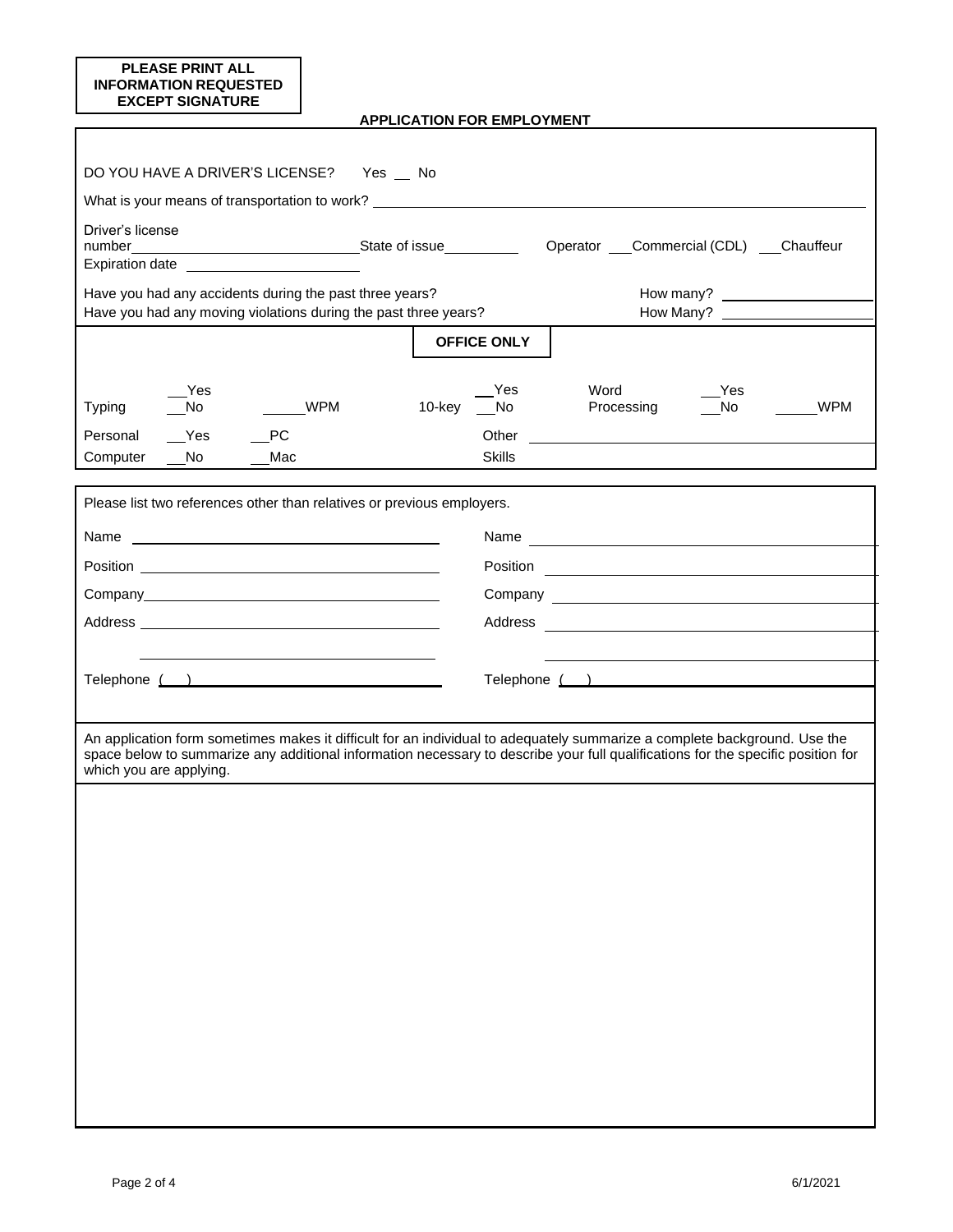| <b>PLEASE PRINT ALL</b><br><b>INFORMATION REQUESTED</b>                                                                                                                                                                     |  |    |                            |                         |  | <b>Office Use Only</b> |  |  |
|-----------------------------------------------------------------------------------------------------------------------------------------------------------------------------------------------------------------------------|--|----|----------------------------|-------------------------|--|------------------------|--|--|
| <b>EXCEPT SIGNATURE</b>                                                                                                                                                                                                     |  |    |                            |                         |  |                        |  |  |
| <b>APPLICATION FOR EMPLOYMENT</b>                                                                                                                                                                                           |  |    |                            |                         |  |                        |  |  |
| <b>MILITARY</b>                                                                                                                                                                                                             |  |    |                            |                         |  |                        |  |  |
| HAVE YOU EVER BEEN IN THE ARMED FORCES?<br>Yes $_{-}$<br>No                                                                                                                                                                 |  |    |                            |                         |  |                        |  |  |
| ARE YOU NOW A MEMBER OF THE NATIONAL GUARD?<br>Yes _ No                                                                                                                                                                     |  |    |                            |                         |  |                        |  |  |
| <u> 1989 - Johann Barn, mars ar breithinn ar chuid ann an t-</u><br>Discharge Date ______<br>Specialty_                                                                                                                     |  |    |                            |                         |  |                        |  |  |
| <b>Work</b><br>Please list your work experience for the past five years beginning with your most recent job held.<br>If you were self-employed, give firm name. Attach additional sheets if necessary.<br><b>Experience</b> |  |    |                            |                         |  |                        |  |  |
| Name of employer:                                                                                                                                                                                                           |  |    | Name of last<br>supervisor | <b>Employment dates</b> |  | Pay or salary          |  |  |
| Address:                                                                                                                                                                                                                    |  |    |                            | From                    |  | <b>Start</b>           |  |  |
| City, State, Zip Code:                                                                                                                                                                                                      |  | To |                            |                         |  | Final                  |  |  |
| Phone number:                                                                                                                                                                                                               |  |    | Your last job title        |                         |  |                        |  |  |
| Reason for leaving (be specific)                                                                                                                                                                                            |  |    |                            |                         |  |                        |  |  |
| List the jobs you held, duties performed, skills used or learned, advancements or promotions while you worked at this<br>company.                                                                                           |  |    |                            |                         |  |                        |  |  |
| Name of employer:                                                                                                                                                                                                           |  |    | Name of last               | <b>Employment dates</b> |  | Pay or salary          |  |  |
| Address:                                                                                                                                                                                                                    |  |    | supervisor                 |                         |  |                        |  |  |
|                                                                                                                                                                                                                             |  |    |                            | From                    |  | <b>Start</b>           |  |  |
| City, State, Zip Code:                                                                                                                                                                                                      |  |    |                            | To                      |  | Final                  |  |  |
| Phone number:                                                                                                                                                                                                               |  |    | Your Last Job Title        |                         |  |                        |  |  |
| Reason for leaving (be specific)                                                                                                                                                                                            |  |    |                            |                         |  |                        |  |  |
| List the jobs you held, duties performed, skills used or learned, advancements or promotions while you worked at this<br>company.                                                                                           |  |    |                            |                         |  |                        |  |  |